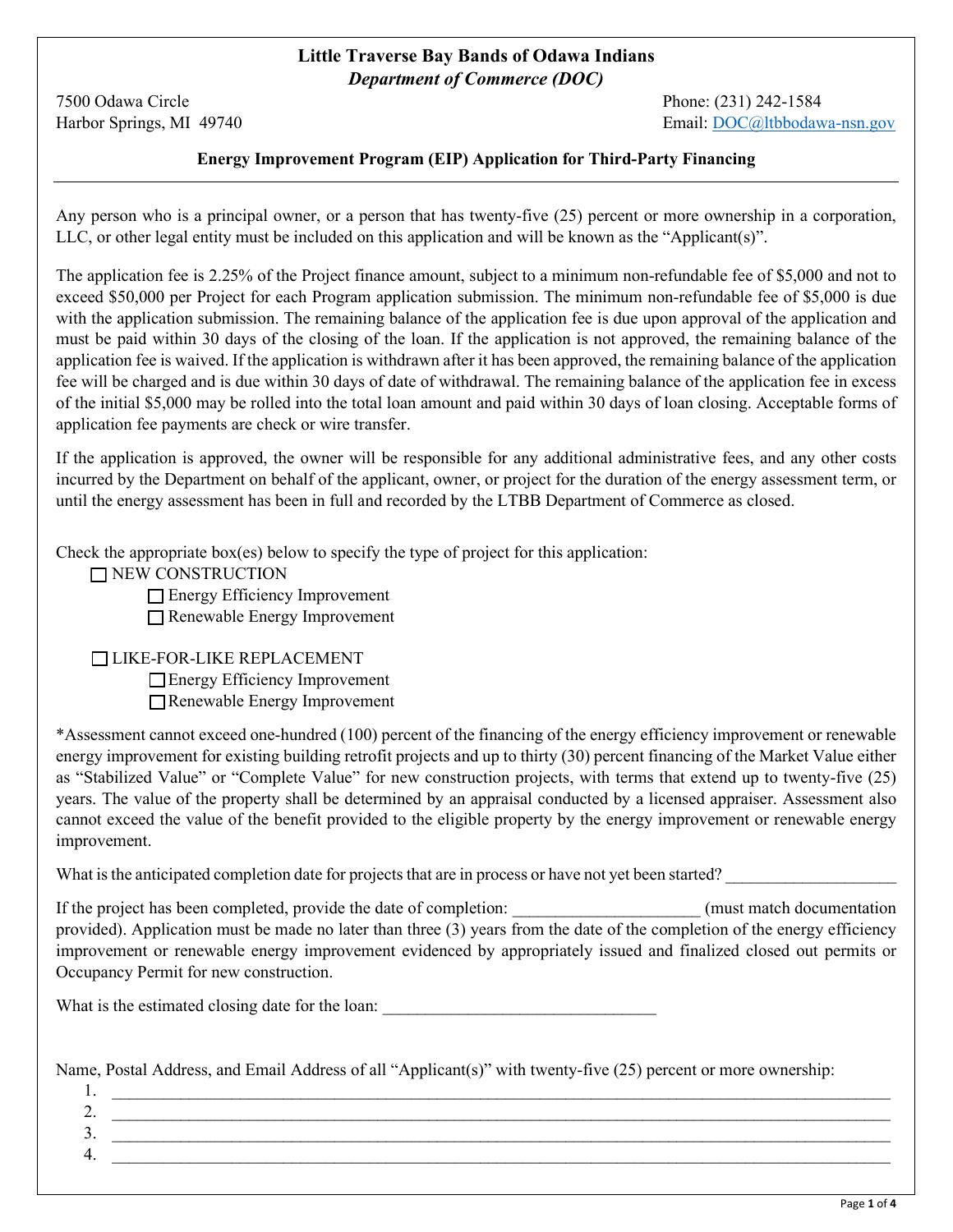# **Little Traverse Bay Bands of Odawa Indians**  *Department of Commerce (DOC)*

7500 Odawa Circle Phone: (231) 242-1584<br>
Harbor Springs, MI 49740 Email: DOC@ltbbodaw

Email: [DOC@ltbbodawa-nsn.gov](mailto:DOC@ltbbodawa-nsn.gov)

**Energy Improvement Program (EIP) Application for Third-Party Financing**

Name, Postal Address, and Email Address of any person holding a lien against the eligible property:

| 1.     |                                                                                                                             |
|--------|-----------------------------------------------------------------------------------------------------------------------------|
|        |                                                                                                                             |
| 3.     |                                                                                                                             |
| 4.     |                                                                                                                             |
|        |                                                                                                                             |
|        | Name, Postal Address, and Email Address of private third-party financer:                                                    |
|        |                                                                                                                             |
|        |                                                                                                                             |
|        |                                                                                                                             |
|        |                                                                                                                             |
|        | Complete applications shall contain the following (check the box to confirm submission of each item):                       |
|        | FOR ALL PROJECTS:                                                                                                           |
|        | Documents, pictures, maps or other sources evidencing that the property is commercial                                       |
|        | Documents evidencing that the property is either wholly owned by the Tribe, majority owned by the Tribe by at               |
|        | least fifty-one (51) percent, or held in trust by the Secretary of Interior                                                 |
|        | Verification that the contractor is licensed to perform the work                                                            |
|        | Verification that the contractor has a permit to acquire, construct, install, or modify an energy project issued by the     |
|        | Tribe's Planning Department                                                                                                 |
|        | To evidence the date of completion of a project - appropriately issued and finalized closed out permits OR                  |
|        | Occupancy Permit for new construction                                                                                       |
| $\Box$ | Signed Credit History Report waiver. CREDIT HISTORY REPORT WAIVER FROM THE LTBB DEPT OF                                     |
|        | <b>COMMERCE MUST BE USED.</b>                                                                                               |
|        | Letter of verification that the "Applicant(s)" have qualified for private third-party financing $\&$ the terms of financing |
| П      | Letter verifying that any mortgage or lien holder consents to the eligible property participating in the Program and        |
|        | will be a subordinate lienholder and consent to the levying of an assessment on the property. LETTER OF LENDER              |
|        | CONSENT TEMPLATE FROM THE LTBB DEPT OF COMMERCE MUST BE USED.                                                               |
|        | Appraisal conducted by a licensed appraiser                                                                                 |
| $\Box$ | A cost estimate or construction budget of the project from a licensed contractor                                            |
|        | Documentation of an energy audit                                                                                            |
|        | Proof of total costs for the financing of the energy improvement or renewable energy, including hard and soft costs         |
|        | Documentation of eligible costs (NOTE: all soft costs shall be in proportion to the hard costs of construction)<br>i.       |
|        | Eligible costs include, but are not limited to:<br>• Construction costs related to an eligible improvement                  |
|        |                                                                                                                             |
|        | Commissioning costs (soft cost)<br>$\bullet$                                                                                |
|        | Energy audit costs (soft cost)<br>٠                                                                                         |
|        | Engineering and design expenses (soft cost)<br>$\bullet$                                                                    |
|        | Measurement & verification costs (soft cost)<br>$\bullet$                                                                   |
|        | Permit fees (soft cost)<br>$\bullet$                                                                                        |
|        | Renewable energy feasibility study costs (soft cost)<br>$\bullet$                                                           |
|        | Processing fees including but not limited to appraisals, lender fees, Department fees, legal fees (soft                     |
|        | cost)                                                                                                                       |
|        | *NOTE: additional soft costs may be included, subject to review and approval by the Department<br>$\bullet$                 |
|        |                                                                                                                             |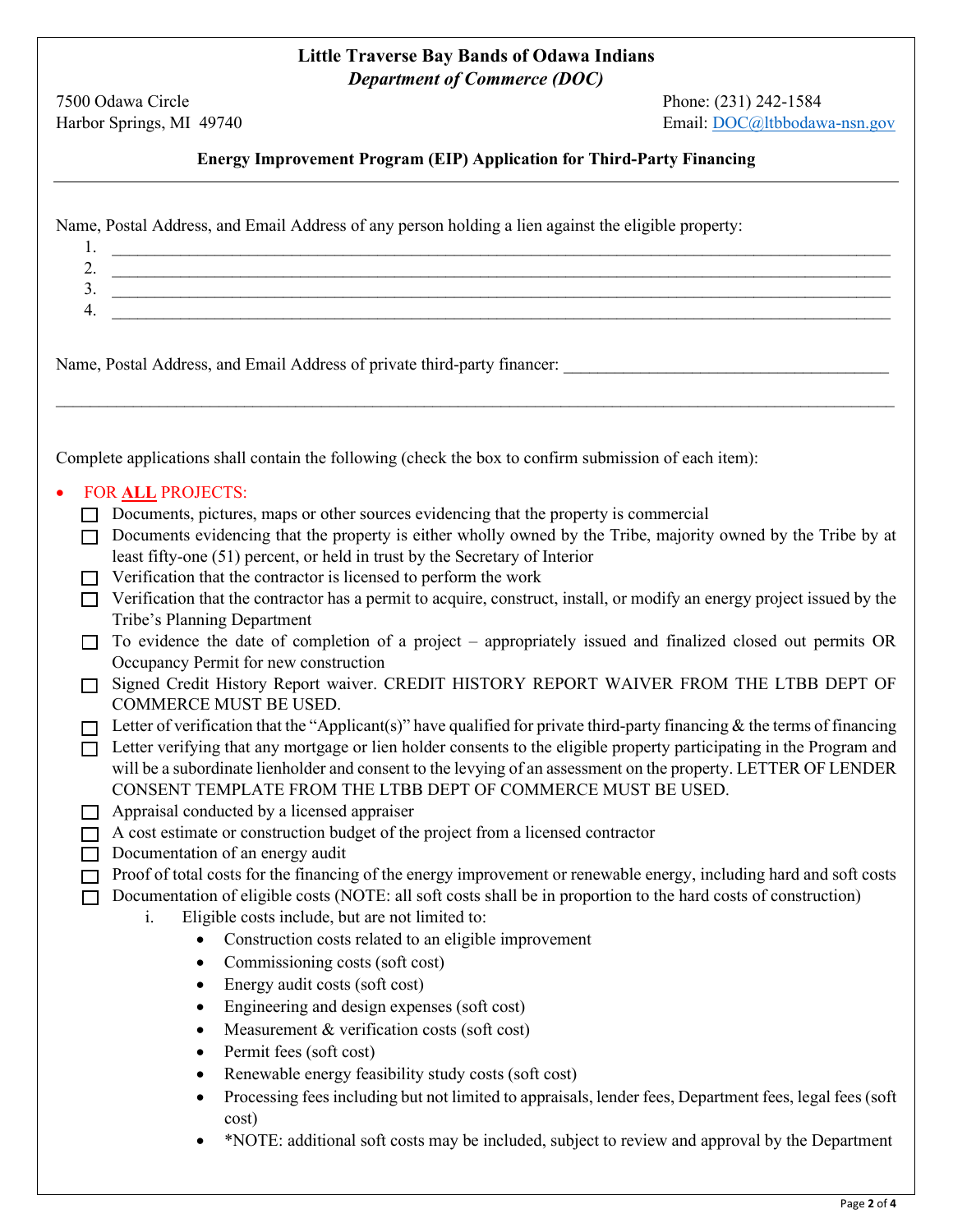## **Little Traverse Bay Bands of Odawa Indians**  *Department of Commerce (DOC)*

7500 Odawa Circle Phone: (231) 242-1584

Harbor Springs, MI 49740 Email: [DOC@ltbbodawa-nsn.gov](mailto:DOC@ltbbodawa-nsn.gov)

#### **Energy Improvement Program (EIP) Application for Third-Party Financing**

- ii. Ineligible costs include:
	- Any combination of measures that do not result in utility cost savings;
	- Measures that are not permanently attached to the subject property or building and which can be easily removed (not including certain lighting upgrades the Department determines are unlikely to be removed);
	- Any measure that is not commercially available;
	- Health and safety improvements not directly related to or otherwise incorporated in the energy improvement; and
	- General construction costs, other than new construction projects
- $\Box$  An estimate of the value of the benefit provided by the completed energy efficiency improvement or renewable energy improvement(s) to the applicant's eligible property
- $\Box$  If the project has been completed, written confirmations from the licensed contractor and the owner that verifies the cost of completing the Energy Efficiency Improvement project and confirms that the energy project was properly acquired, constructed, installed or modified and is operating as intended for one or more of the following:
	- i. Insulation in walls, roofs, floors, and foundations in heating and cooling distribution systems;
	- ii. Storm windows and doors, multi-glazed windows and doors, heat-absorbing or heat-reflective glazed and coated window and door systems, with additional glazing, reductions in glass area, and other window and door system modifications that reduce energy consumption;
	- iii. Automatic energy control systems;
	- iv. Heating, ventilating, or air conditioning and distribution system modifications or replacements in a building;
	- v. Caulking and weather stripping;
	- vi. Replacement or modification of lighting fixtures to increase the energy efficiency of the system;
	- vii. Energy recovery systems;
	- viii. Daylighting systems;
	- ix. Electric vehicle charging equipment added to the building or its associated parking area;
	- x. Any other modification, installation, or remodeling approved by the Department as a utility cost-savings measure, including water conservation fixtures, including both indoor and outdoor fixtures for both hot and cold water
- $\Box$  Application fee: (Total Amount Due:  $\Box$  ; and Payment Method:
	- i. If full application fee is not being submitted with application submission, please provide the amount and expected date in which the remainder will be submitted

#### • FOR NEW CONSTRUCTION PROJECTS:

- $\Box$  Documentation of total project construction costs by a trade component so that the Department can evaluate the Total Eligible Construction Cost (TECC). The TECC will include all hard and soft costs associated with construction and excludes the cost to purchase or lease the land itself as well as any components that are not permanently attached to the building.
- $\Box$  Proof that the current or applicable International Energy Conservation Code has been met or exceeded

#### • FOR LIKE-FOR-LIKE REPLACEMENT PROJECTS:

 $\Box$  Documentation of ONE or more of the following for each like-for-like improvement: (check the applicable box to confirm submission:)



- Measure-level descriptions, costs, and savings projections;
- $\Box$  Spreadsheets or dynamic building simulation input files and output reports;

Energy Performance Improvement Calculator report, based on level of project complexity simulation (building drawings, audit forms or notes, equipment cut sheets, pictures, etc.)